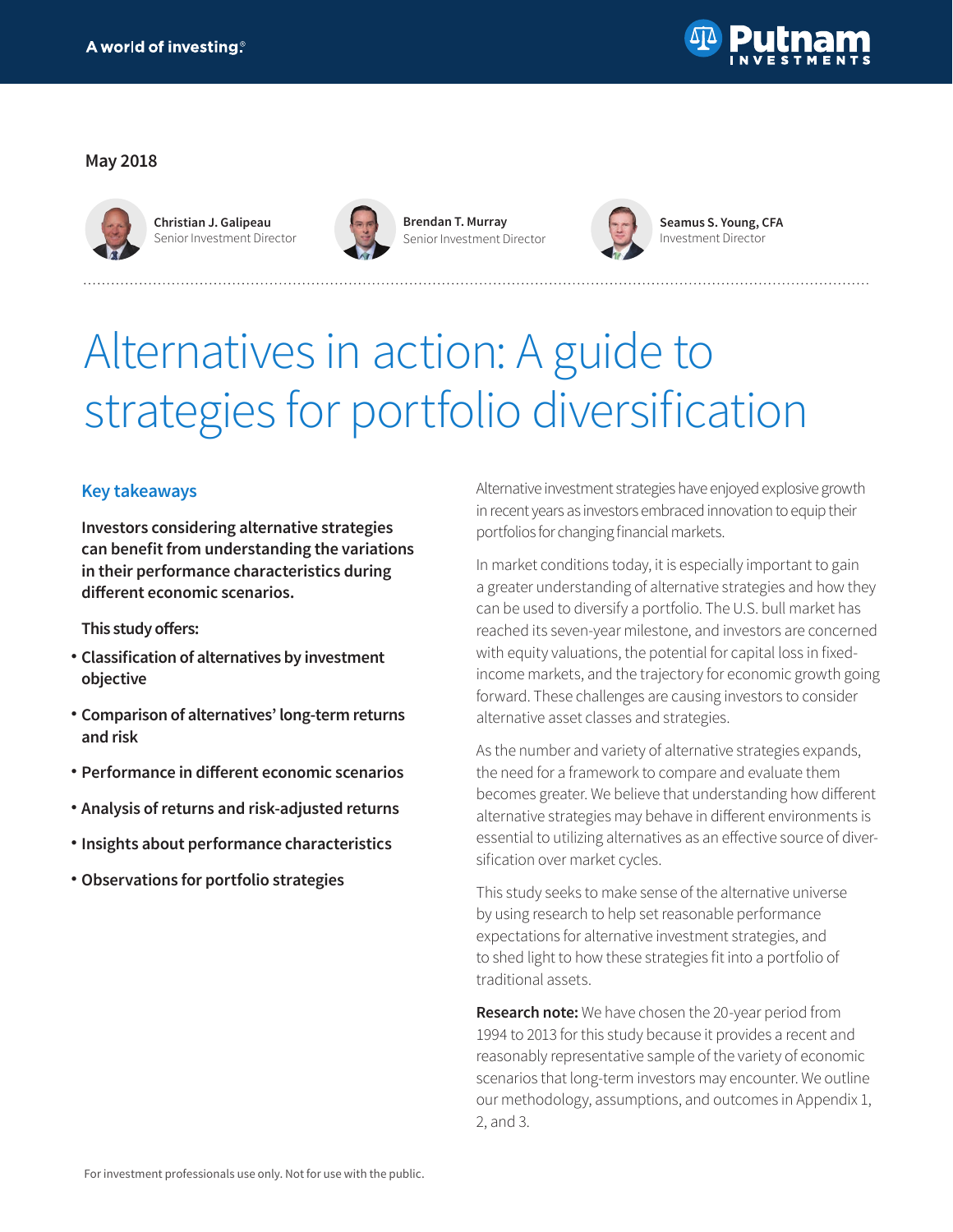### **Classification of alternatives by investment objective**

Alternatives come in a wide range of flavors, but the characteristics that they can add to a portfolio of traditional asset classes and strategies can be narrowed down to a smaller range of objectives.

We identify four primary objectives for alternatives. While the classification of each alternative strategy requires some subjective decisions, we believe the investment community generally accepts that most of these strategies tend to fall into one of the four objective categories:

- **Return Enhancer:** Seeks to outperform traditional equity, fixed-income, or mixed-asset strategies.
- **Inflation Hedge:** Seeks to preserve capital and purchasing power over time and especially in periods of increased inflation, when traditional financial assets may lose purchasing power.
- **Risk Reducer/Volatility Dampener:** Seeks to pursue efficient return streams with an emphasis on reducing the risk of market drawdowns as well as long-term volatility.
- **Zero Beta/Zero Correlation:** Seeks to provide return that is completely independent from traditional asset classes.

We then map seven of the most commonly used alternative strategies to these objectives.

Next, we choose indexes that can align as proxies to represent performance of the seven strategies in a reasonably neutral fashion.

# Alternatives mapped by objectives

**Proxy used in analysis**

| <b>Traditional</b>                                 | <b>Bonds</b><br>Stocks    | Barclays U.S. Aggregate<br>Bond Index TR<br>S&P 500 Index TR |  |  |
|----------------------------------------------------|---------------------------|--------------------------------------------------------------|--|--|
| <b>Return Enhancer</b>                             | Private<br>Equity         | Cambridge Associates<br>US PE Index                          |  |  |
| <b>Inflation Hedge</b>                             | Precious<br>Metals        | S&P GSCLGold Index TR                                        |  |  |
| <b>Risk Reducer/</b><br><b>Volatility Dampener</b> | Multi-<br>Strategy        | Credit Suisse Multi-Strategy<br>Hedge Fund Index             |  |  |
|                                                    | Global<br>Macro           | Credit Suisse Global Macro<br>Hedge Fund Index               |  |  |
| Zero Beta/<br><b>Zero Correlation</b>              | Managed<br><b>Futures</b> | Credit Suisse Managed<br>Futures Hedge Fund Index            |  |  |
|                                                    | Market<br>Neutral         | Credit Suisse Equity Market<br>Neutral Hedge Fund Index      |  |  |
|                                                    | Convertible<br>Arbitrage  | Credit Suisse Convertible<br>Arbitrage Hedge Fund Index      |  |  |

**"** Understanding how different alternative strategies may behave in different environments is essential to utilizing alternatives as an effective source of diversification over market cycles. **"**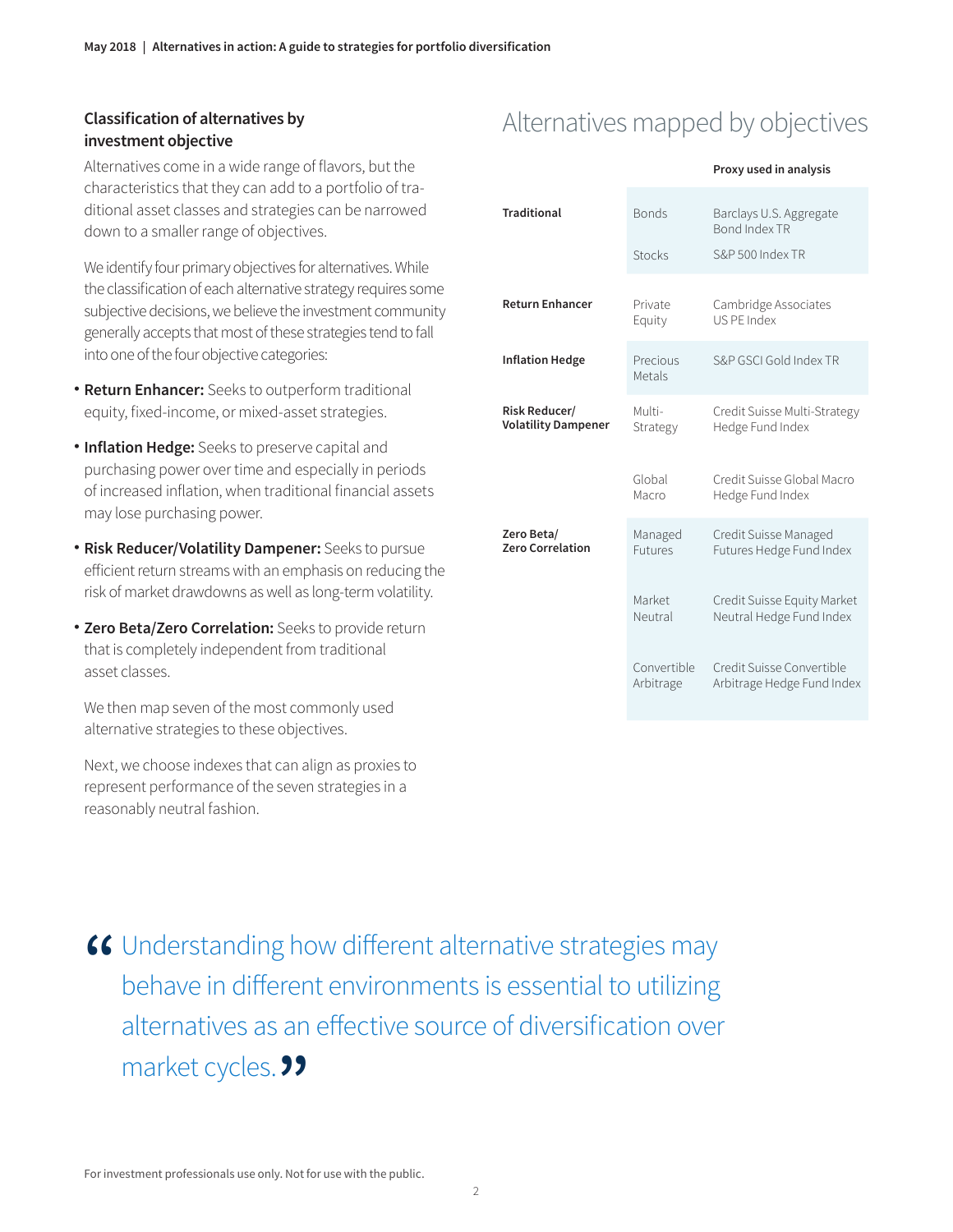### **Comparison of alternatives' long-term returns and risk**

Our initial examination tracks the return and volatility of these objectives over 20 years to understand their general characteristics.

# Returns and volatility of alternative objectives, 1994–2013



Source: Putnam Investments. Indexes are unmanaged and do not incur expenses. You cannot invest directly in an index. Past performance is not a guarantee of future results.

These results can help us shape expectations for investment performance from alternatives. The two extreme outliers in the chart are the Return Enhancer category, with high returns and volatility, and traditional bonds, with the lowest volatility and nearly the lowest returns. The other alternative categories demonstrated lower volatility than stocks and higher volatility than bonds, while their returns varied.

With an understanding of how these objectives perform over long time periods and multiple market cycles, we then examine how they perform in specific periods by breaking down the 20-year period into shorter segments. The goal is to identify whether the performance of each alternative category is consistent across periods or if there are aberrations from the long-term trend in specific periods. This understanding can help to guide investment decisions.

### **Performance in different economic scenarios over 20 years**

We characterize the different economic scenarios of the past 20 years through the lenses of two variables: **growth** and **inflation.** With two variables, we can construct four economic scenarios:

| $G+$ /l+ | Above-trend economic growth with<br>above-trend inflation |
|----------|-----------------------------------------------------------|
| $G+$ /l- | Above-trend economic growth with<br>below-trend inflation |
| $G-/H+$  | Below-trend economic growth with<br>above-trend inflation |
| G-/I-    | Below-trend economic growth with<br>below-trend inflation |

To establish the scenarios of above- and below-trend economic growth, we use the Chicago Fed National Activity Index (CFNAI). For the purpose of this analysis, the growth signal is a three-month simple moving average of the CFNAI.

To measure and establish the standard for above- and below-trend inflation, we use the year-over-year (YoY) change in Core Consumer Price Index (CPI) (for additional information on the statistics used for growth and inflation, please consult Appendix 1).

We then calculate the time that is spent in each economic scenario.

Economic scenarios from



Source: Putnam Investments.

1994 to 2013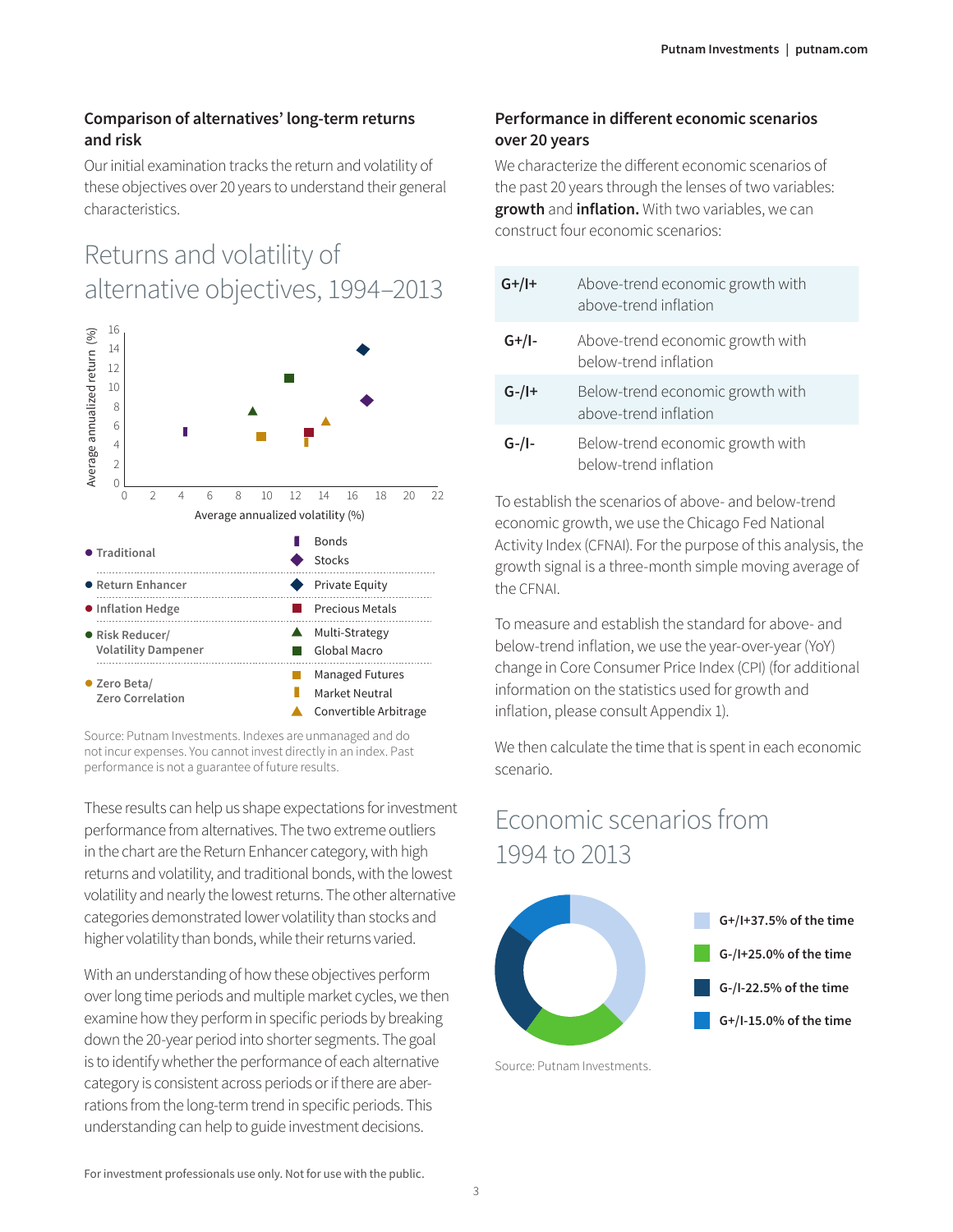### **Analysis of returns and risk-adjusted returns**

Working with the economic scenarios, we then calculate the annualized performance and volatility of the alternative asset classes conditional to each scenario. (Note: We took a step to eliminate look-ahead bias by calculating

conditional investment strategy returns based on the prior quarter's economic data. For example, data about strategy returns from the first quarter of 1994 are conditional on economic data from the fourth quarter of 1993.)

## Returns of traditional and alternative strategies in different economic scenarios, 1994–2013



Source: Putnam Investments.

Indexes are unmanaged and do not incur expenses. You cannot invest directly in an index. Past performance is not a guarantee of future results.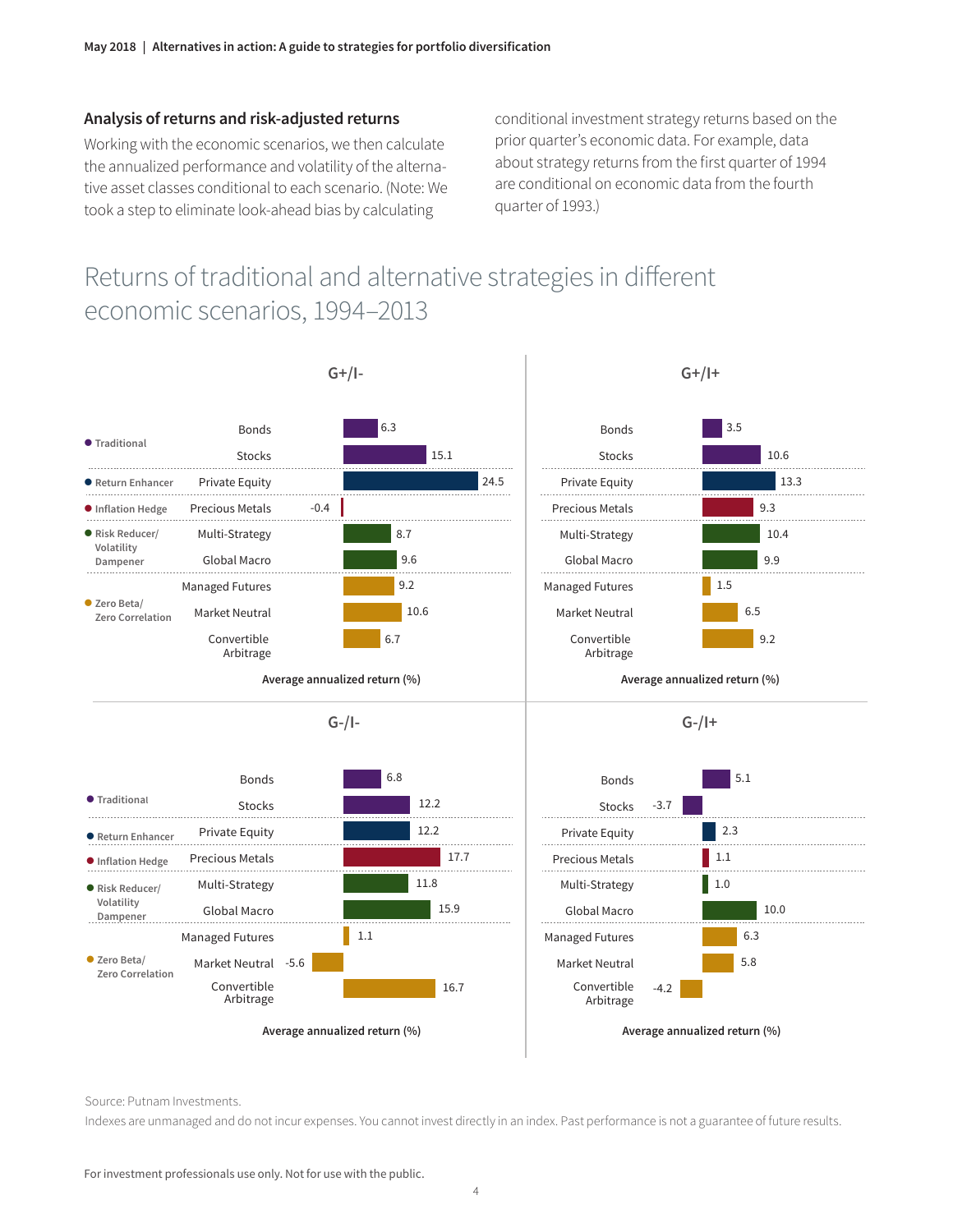Of course, in investing today, no asset class or strategy is considered for its return potential alone. Investment risk is also a paramount concern. Our analysis goes a step further by bringing volatility, as measured by standard deviation, into the framework, using the Sharpe ratio of each strategy.

## Sharpe ratios of traditional and alternative strategies in different economic scenarios, 1994–2013



Source: Putnam Investments.

Indexes are unmanaged and do not incur expenses. You cannot invest directly in an index. Past performance is not a guarantee of future results.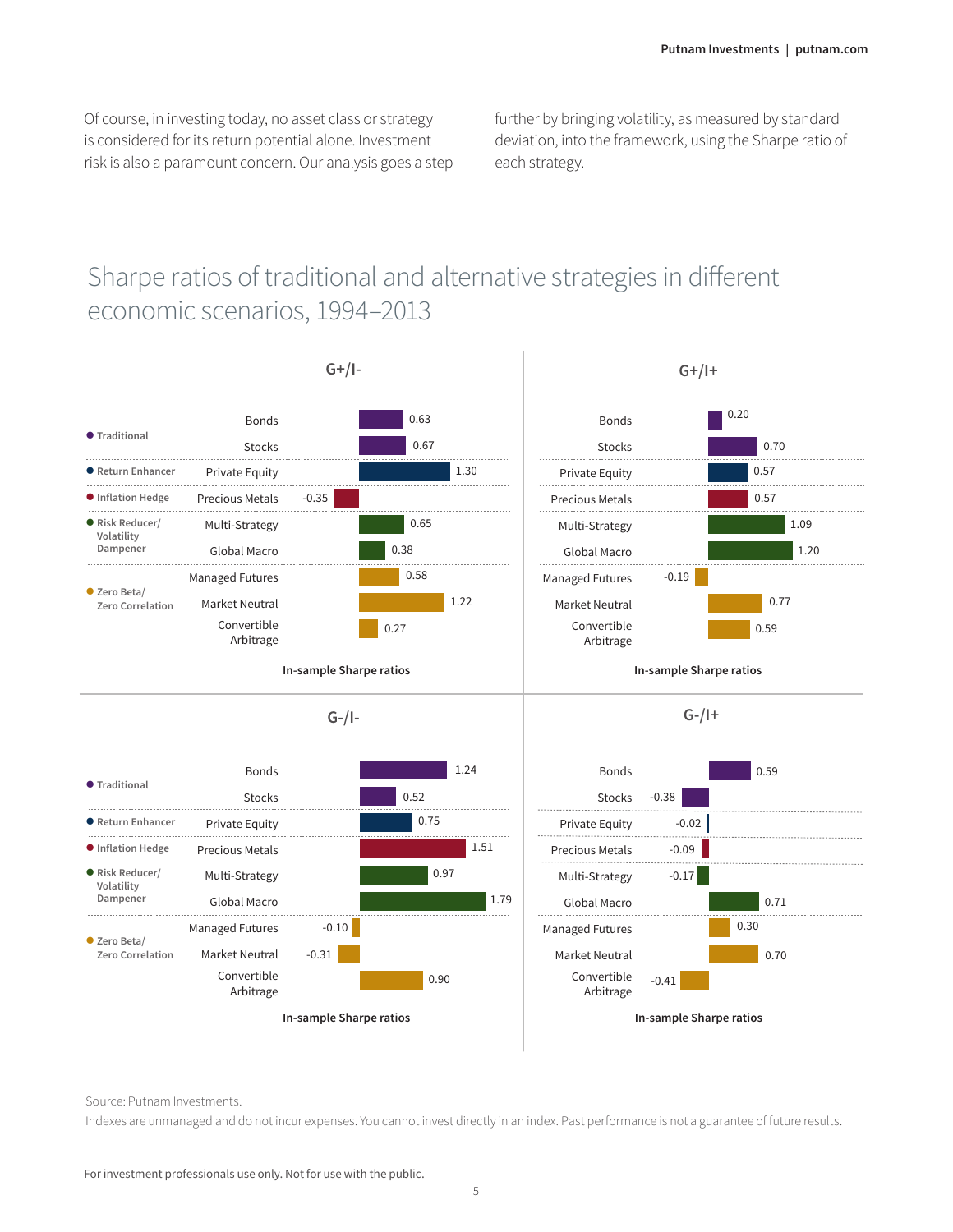### **Insights about performance characteristics**

The primary use for alternatives is to complement traditional asset classes, but not to replace the traditional allocations entirely.

To determine which alternatives are best equipped to complement traditional asset classes in specific economic scenarios, our study also analyzes the correlation and beta statistics of each alternative versus stocks and bonds.

One important aspect of the analysis is to identify if there are economic environments in which alternatives behave differently than they perform over the full 20-year period. We apply a t-test that allows us to determine if there is a meaningful difference in performance of a particular alternative strategy during a specific period, or if this variation is due to random chance.

The data for each strategy and scenario can be found in Appendix 3, but our observations are summarized below.

### **Return Enhancer**

- Perhaps not surprisingly, our Return Enhancer proxy, Private Equity, generates the highest absolute return over our entire sample period, while also delivering fairly attractive risk-adjusted returns.
- Its ability to offer investors diversification from traditional stocks is not compelling, as its full sample correlation is 0.77.
- Its returns appear to be significantly higher in periods of above-trend economic growth and below-trend inflation (G+/I-), which coincides directly with traditional stocks.
- Returns appear to be significantly lower in periods of below-trend growth and above-trend inflation (G-/I+), again coinciding with traditional stocks.

### **Inflation Hedge**

- Overall, the results are mixed for our Inflation Hedge proxy, the S&P GSCI Gold Total Return Index. More specialized research would be needed to specifically address the role the proxy plays in a portfolio.
- The category appears to offer some attractive diversification benefits to both traditional stocks and bonds. However, its overall returns are muted.
- Additionally, it is unclear if the category is a true inflation hedge, as analysis of its returns suggests that performance is influenced by economic growth.
- Returns appear significantly higher in periods of belowtrend growth and below-trend inflation (G-/I-), while appearing significantly lower in periods of above-trend growth and below-trend inflation (G+/I-).

### **Risk Reducer/Volatility Dampener**

- The category appears to balance the providing of stable absolute returns with fairly low volatility, resulting in some of the most attractive risk-adjusted returns over the full sample period.
- Both the Multi-Strategy and Global Macro indexes display fairly low sensitivity to traditional stocks and bonds, as evidenced by beta, which indicates a potential diversification benefit.
- Of the two proxies, Global Macro tends to have a slightly higher return and volatility compared with Multi-Strategy, while the cross-sectional analysis of the two suggests that they behave in a similar fashion.
- Both indexes also display fairly consistent return streams over varying economic scenarios, with each having only one period in which returns are meaningfully different from the full sample return (Multi-Strategy has lower returns in G-/I+, while Global Macro has higher returns in G-/I-).

### **Zero Beta/Zero Correlation**

- Though returns of the three proxies are in the range of approximately 5%–7% over the full sample period, there are clear return divergences within economic scenarios, with no cross-sectional consistencies.
- Unexpectedly, both Equity Market Neutral and the Convertible Arbitrage indexes have a positive beta bias over the full sample.
- Managed Futures appears to maintain low and quite often negative correlation and beta to traditional stocks, making it an attractive diversification choice from that regard.
- The Market Neutral proxy appears to show signs of a meaningful spike in volatility during periods of belowtrend economic growth and below-trend inflation (G-/I-), which also skews the volatility over the full sample.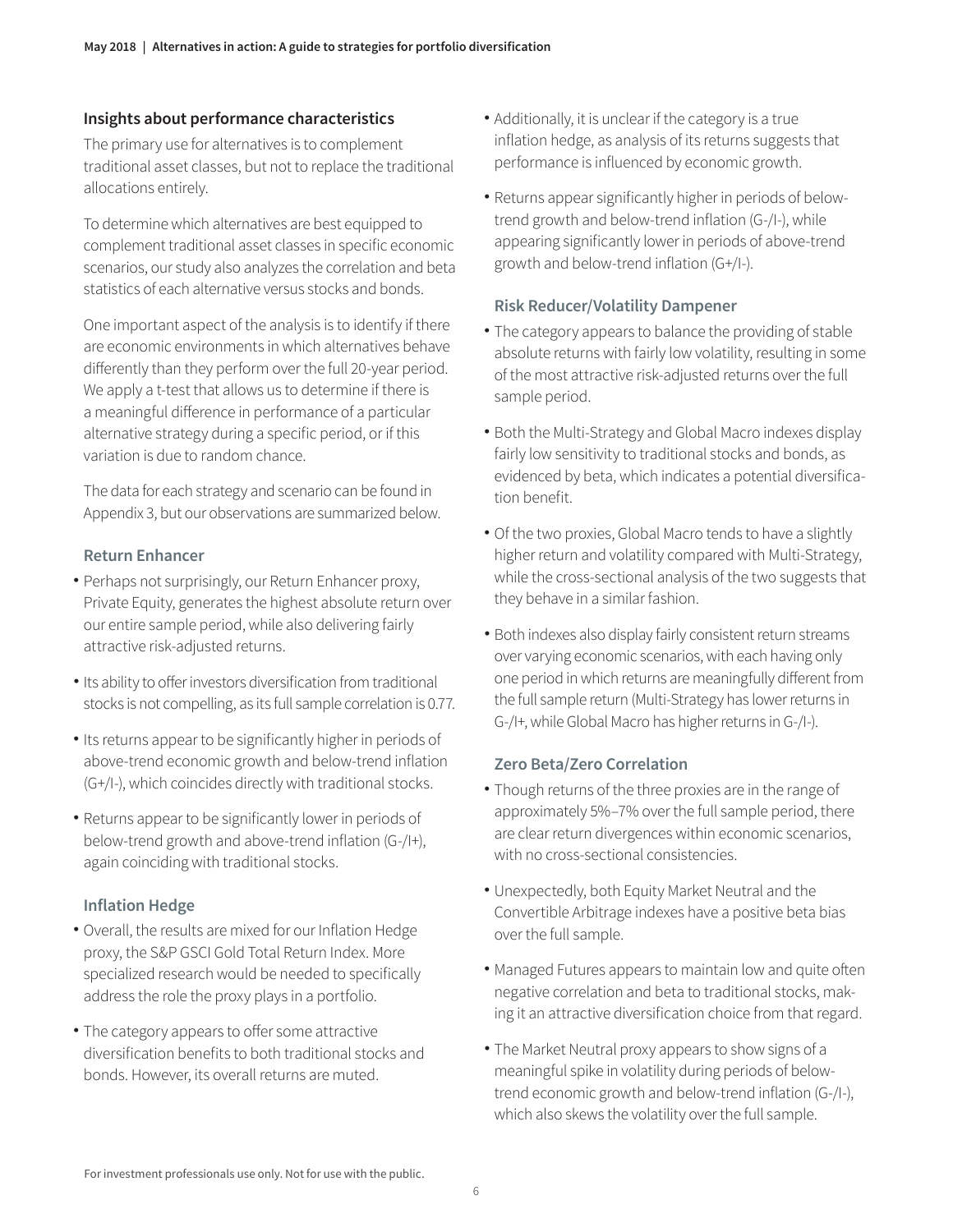### **Observations for portfolio strategies**

Our goal with this research is to offer insights to help you understand which alternative strategies can help equip a portfolio to pursue its goals more efficiently. The data demonstrate that over long time horizons such as 20 years, alternative investment strategies have generally met the expectations of their performance objectives.

Our study confirms that alternative strategies can represent valuable innovations to the toolbox of portfolio choices.

Our findings also reveal that in specific types of economic periods, the performance of some alternatives can diverge from their long-term characteristics.

These observations about long-term performance characteristics, and how the strategies can diverge from expectations in specific types of economic scenarios, provide a framework for differentiating the strategies and applying them to serve portfolio goals.

### Return Enhancer and Risk Reducer/Volatility Dampener strategies delivered among the best Sharpe ratios over the full 20-year period, 1994–2013.



Sources: Cambridge Associates, S&P, Credit Suisse, and Putnam Investments.

Indexes are unmanaged and do not incur expenses. You cannot invest directly in an index. Past performance is not a guarantee of future results.

# Review of highest and lowest rankings in key performance metrics\*, 1994–2013

| Economic<br>scenario                        | Alternative proxy<br>with highest<br>risk-adjusted returns | Alternative proxy<br>with lowest<br>risk-adjusted returns | Alternative proxy with lowest<br>equity beta                                   | Alternative proxy with lowest<br>equity correlation |
|---------------------------------------------|------------------------------------------------------------|-----------------------------------------------------------|--------------------------------------------------------------------------------|-----------------------------------------------------|
| $\binom{6+}{1}$                             | • Risk Reducer/Volatility<br>Dampener (Global Macro)       | ● Zero Beta/Zero Correlation<br>(Managed Futures)         | ● Zero Beta/Zero Correlation<br>(Market Neutral)                               | ● Zero Beta/Zero Correlation<br>(Market Neutral)    |
|                                             | Return Enhancer (Private<br>Equity)                        | • Inflation Hedge (Precious<br>Metals)                    | • Inflation Hedge (Precious<br>Metals)                                         | • Inflation Hedge (Precious<br>Metals)              |
| $(\frac{1}{1} - 1)$                         | • Risk Reducer/Volatility<br>Dampener (Global Macro)       | ● Zero Beta/Zero Correlation<br>(Convertible Arbitrage)   | ● Zero Beta/Zero Correlation ● Zero Beta/Zero Correlation<br>(Managed Futures) | (Managed Futures)                                   |
| $( - ) $ –                                  | ● Risk Reducer/Volatility<br>Dampener (Global Macro)       | ● Zero Beta/Zero Correlation<br>(Market Neutral)          | • Zero Beta/Zero Correlation • Zero Beta/Zero Correlation<br>(Managed Futures) | (Managed Futures)                                   |
| All scenarios $-$<br>full 20-year<br>period | Risk Reducer/Volatility<br>Dampener (Global Macro)         | ● Zero Beta/Zero Correlation<br>(Market Neutral)          | • Zero Beta/Zero Correlation • Zero Beta/Zero Correlation<br>(Managed Futures) | (Managed Futures)                                   |

Low equity beta and equity correlation indicate diversification potential. 1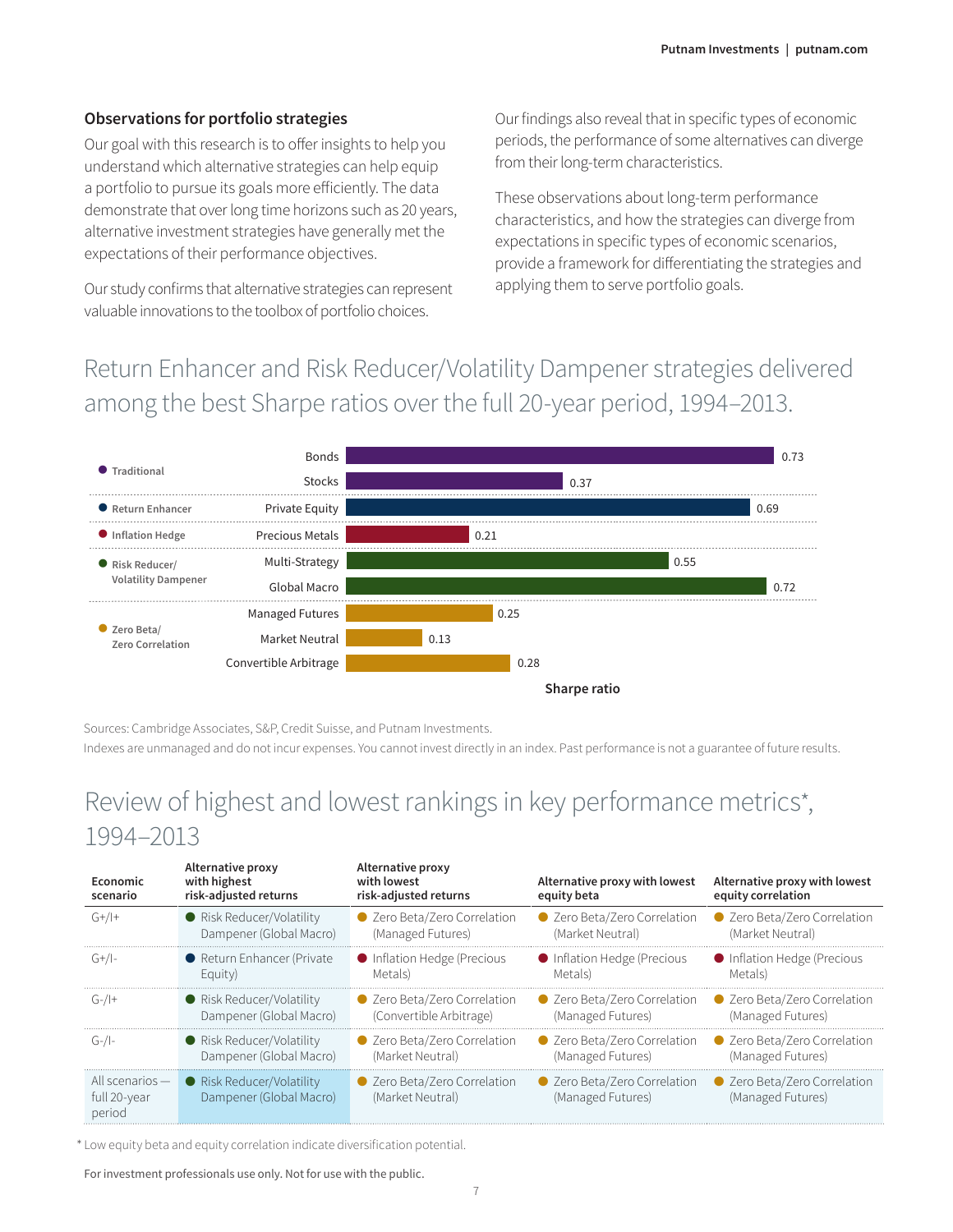### **Appendix 1**

### **Assumptions and methodology regarding economic scenarios**

As noted above, to establish the scenarios of above- and below-trend economic growth, we use the Chicago Fed National Activity Index (CFNAI). The CFNAI is a weighted average of 85 indicators of national economic activity drawn from four broad categories of data production and income; employment, unemployment, and hours; personal consumption and housing; and sales, orders, and inventories. A zero value for the index indicates that the national economy is expanding at its historical trend rate of growth; negative values indicate below-average growth; and positive values indicate above-average growth. For the purpose of this analysis, the growth signal was a three-month simple moving average of the CFNAI. We establish two scenarios for economic growth: (1) a positive number representing above-trend growth, or (2) a negative number representing below-trend growth.

To measure and establish the standard for above- and below-trend inflation, we use the year-over-year (YoY) change in Core Consumer Price Index (CPI). The CPI is a time series measure of the price level of consumer goods and services that are collected from 87 urban areas throughout the United States and from 23,000 retail and service establishments. In addition, data on rents are collected from approximately 50,000 landlords or tenants. The weight of any item in the index is derived from the reported expenditures on that item as estimated by the Consumer Expenditure Survey. Our inflation signal looks at the YoY change in Core CPI relative to its threeyear simple moving average. We establish two types of inflation scenarios: (1) above-trend inflation for when the current YoY Core CPI was above its moving average, and (2) below-trend inflation for when the current YoY Core CPI was below its moving average.

### **Appendix 2**

### **Performance data**

Regarding the data for analyzing the alternative strategies, our analysis uses quarterly return data collected from December 31, 1993, through December 31, 2013 (80 quarters), as it is readily available for the Credit Suisse Hedge Fund Indices.

Another challenge to note when discussing alternative strategies is that the reported returns may experience some degree of positive autocorrelation, which is typically the result of smoothed returns. Many of the alternative investment strategy indices used in this analysis, including Private Equity, display this property. To mitigate its effect, returns are unsmoothed, assuming first-order autocorrelation.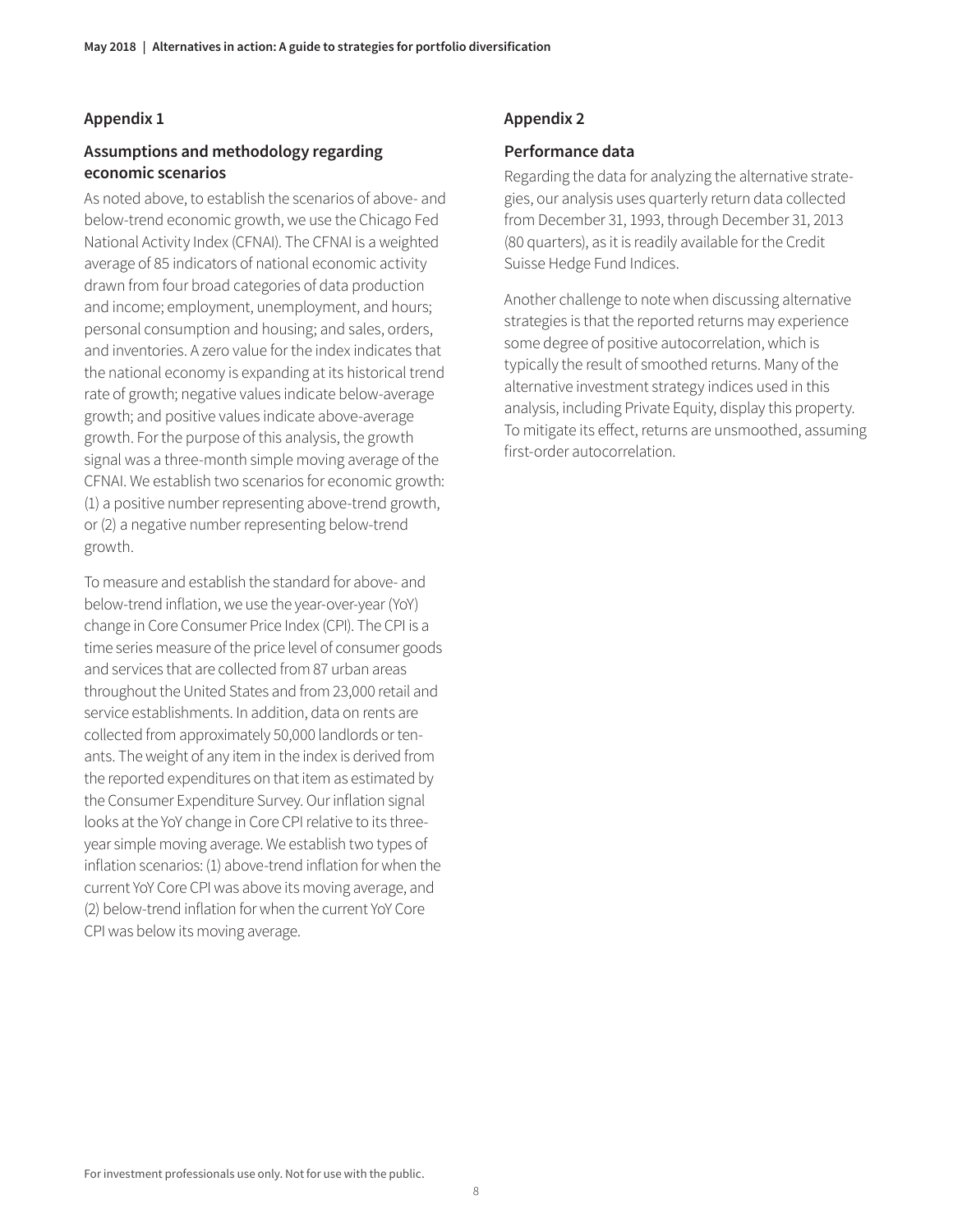### **Appendix 3**

### **Statistical summary for alternative strategies, 1994–2013.**

For the T-test, the typical convention for assessing statistical significance is  $\alpha$  = 0.05, which coincides with a 95% confidence interval.

**• Return Enhancer** (Private Equity)

| Economic<br>scenario | Average<br>annualized<br>returns<br>(%) | Volatility<br>(%) | Sharpe ratio | T-test          | Equity beta | Bond beta | Equity<br>correlation | <b>Bond</b><br>correlation |
|----------------------|-----------------------------------------|-------------------|--------------|-----------------|-------------|-----------|-----------------------|----------------------------|
|                      |                                         |                   |              |                 |             |           |                       |                            |
| $G+ / H$             | 13.3                                    | 18.2              | 0.57         | $-0.21$         | 1.07        | $-0.10$   | 0.63                  | $-0.02$                    |
| $G+/-$               | 24.5                                    | 16.0              | 1.30         | 3.43            | 0.72        | $-0.74$   | 0.76                  | $-0.19$                    |
|                      |                                         |                   |              |                 |             |           |                       |                            |
| $G-/H$               | 2.3                                     | 19.0              | $-0.02$      | $-2.70$         | 1.00        | $-2.25$   | 0.89                  | $-0.47$                    |
|                      |                                         |                   |              |                 |             |           |                       |                            |
| $G-$ /l-             | 12.1                                    | 13.5              | 0.75         | $-0.75$         | 0.56        | $-1.38$   | 0.82                  | $-0.40$                    |
|                      |                                         |                   |              |                 |             |           |                       |                            |
| ALL                  | 14.4                                    | 16.7              | 0.69         | $\qquad \qquad$ | 0.76        | $-1.13$   | 0.77                  | $-0.26$                    |

Source: Putnam Investments.

### l **Inflation Hedge** (Precious Metals)

| <b>Economic</b><br>scenario | Average<br>annualized<br>returns<br>(%) | Volatility<br>(%) | Sharpe ratio | T-test                                    | Equity beta | <b>Bond beta</b> | Equity<br>correlation | <b>Bond</b><br>correlation |
|-----------------------------|-----------------------------------------|-------------------|--------------|-------------------------------------------|-------------|------------------|-----------------------|----------------------------|
| $G+/H$                      | 9.3                                     | 11.1              | 0.57         | 1.13                                      | 0.24        | $-1.87$          | 0.20                  | $-0.46$                    |
| $G+/-$                      | $-0.4$                                  | 11.7              | $-0.35$      | $-2.86$                                   | $-0.22$     | 0.79             | $-0.33$               | 0.28                       |
| $G-/H$                      | 1.1                                     | 17.1              | $-0.09$      | $-1.12$                                   | $-0.18$     | 1.95             | $-0.18$               | 0.45                       |
| $G-$ / -                    | 17.7                                    | 10.4              | 1.51         | 5.16                                      | 0.03        | $-0.38$          | 0.06                  | $-0.14$                    |
| ALL                         | 5.7                                     | 13.0              | 0.21         | $\qquad \qquad \overline{\qquad \qquad }$ | $-0.09$     | 0.58             | $-0.12$               | 0.17                       |

Source: Putnam Investments.

#### l **Risk Reducer/Volatility Dampener** (Multi-Strategy)

|                      | Average<br>annualized |                   |              |                                 |             |           |                       |                            |
|----------------------|-----------------------|-------------------|--------------|---------------------------------|-------------|-----------|-----------------------|----------------------------|
| Economic<br>scenario | returns<br>(%)        | Volatility<br>(%) | Sharpe ratio | T-test                          | Equity beta | Bond beta | Equity<br>correlation | <b>Bond</b><br>correlation |
| $G+/H$               | 10.4                  | 6.9               | 1.09         | 1.27                            | 0.41        | $-1.51$   | 0.65                  | $-0.60$                    |
| $G+/-$               | 8.7                   | 7.7               | 0.65         | 0.55                            | 0.10        | 0.26      | 0.22                  | 0.14                       |
| $G-/H$               | 0.9                   | 10.7              | $-0.17$      | $-2.78$                         | 0.32        | $-0.07$   | 0.51                  | $-0.03$                    |
| $G-$ /l-             | 11.8                  | 10.2              | 0.97         | 1.72                            | 0.28        | $-0.83$   | 0.54                  | $-0.32$                    |
| ALL                  | 7.9                   | 9.0               | 0.55         | $\hspace{0.1mm}-\hspace{0.1mm}$ | 0.24        | $-0.19$   | 0.45                  | $-0.08$                    |

Source: Putnam Investments.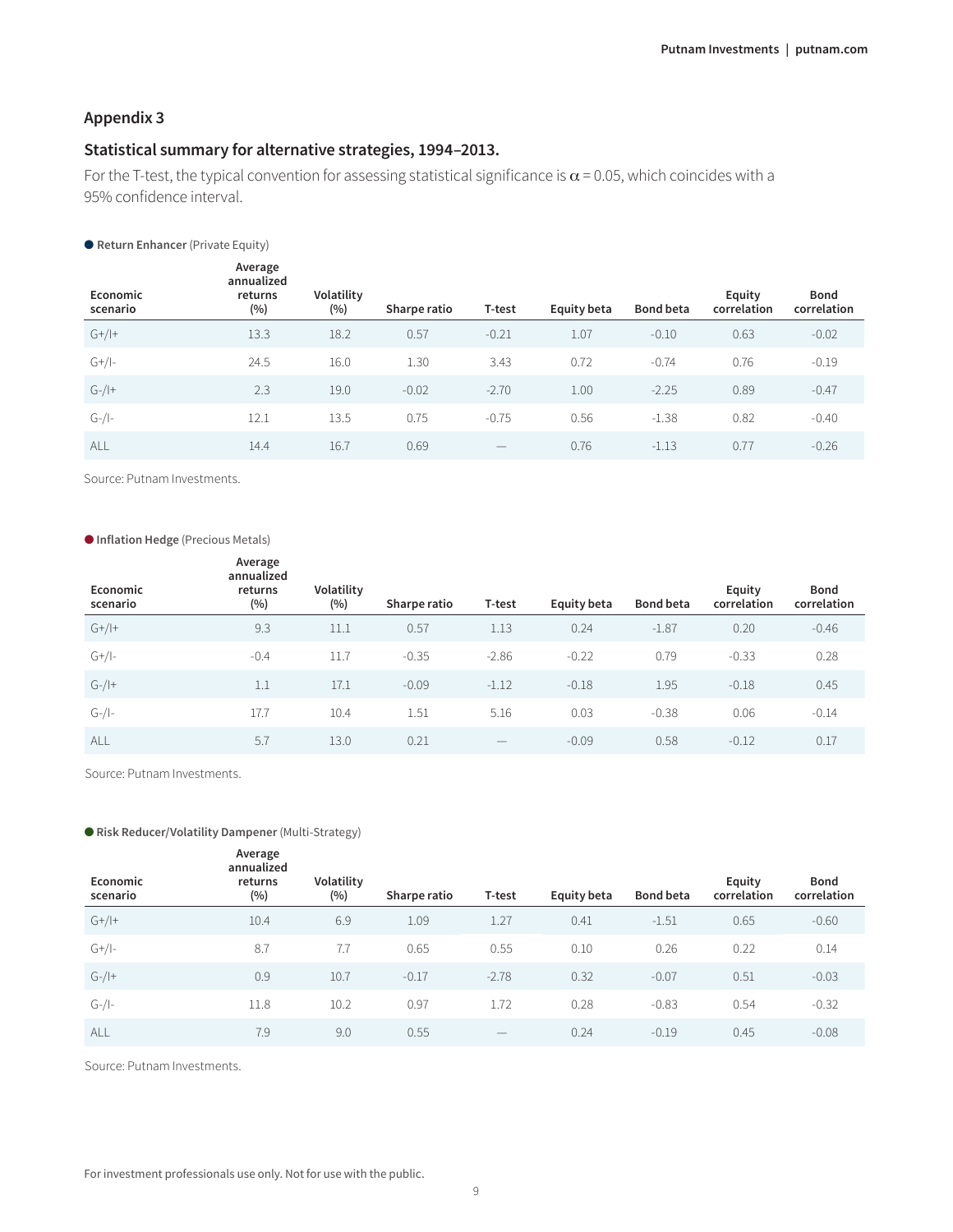### **Appendix 3** continued

### l **Risk Reducer/Volatility Dampener** (Global Macro)

| Economic<br>scenario | Average<br>annualized<br>returns<br>(%) | Volatility<br>(%) | Sharpe ratio | T-test                          | Equity beta | Bond beta | Equity<br>correlation | <b>Bond</b><br>correlation |
|----------------------|-----------------------------------------|-------------------|--------------|---------------------------------|-------------|-----------|-----------------------|----------------------------|
| $G+ /  +$            | 9.9                                     | 5.8               | 1.20         | $-0.81$                         | 0.21        | $-0.88$   | 0.39                  | $-0.42$                    |
| $G+/-$               | 9.6                                     | 15.8              | 0.38         | $-0.57$                         | 0.33        | 0.70      | 0.36                  | 0.18                       |
| $G-/H$               | 10.0                                    | 10.1              | 0.71         | $-0.56$                         | $-0.06$     | 1.24      | $-0.10$               | 0.48                       |
| $G-$ / -             | 15.9                                    | 7.8               | 1.79         | 2.65                            | 0.09        | $-0.02$   | 0.22                  | $-0.01$                    |
| ALL                  | 11.3                                    | 11.6              | 0.72         | $\hspace{0.1mm}-\hspace{0.1mm}$ | 0.15        | 0.54      | 0.22                  | 0.18                       |

Source: Putnam Investments.

#### l **Zero Beta/Zero Correlation** (Managed Futures)

| Economic<br>scenario | Average<br>annualized<br>returns<br>(%) | Volatility<br>(%) | Sharpe ratio | T-test          | <b>Equity beta</b> | <b>Bond beta</b> | Equity<br>correlation | <b>Bond</b><br>correlation |
|----------------------|-----------------------------------------|-------------------|--------------|-----------------|--------------------|------------------|-----------------------|----------------------------|
| $G+/H$               | 1.5                                     | 7.7               | $-0.19$      | $-1.70$         | 0.40               | $-0.61$          | 0.57                  | $-0.22$                    |
| $G+/-$               | 9.2                                     | 9.5               | 0.58         | 2.26            | $-0.14$            | 0.74             | $-0.24$               | 0.38                       |
| $G-/H$               | 6.2                                     | 11.5              | 0.30         | 0.36            | $-0.26$            | 1.32             | $-0.38$               | 0.45                       |
| $G-/-$               | 1.1                                     | 9.0               | $-0.10$      | $-2.10$         | $-0.22$            | 0.14             | $-0.47$               | 0.06                       |
| ALL                  | 5.3                                     | 9.6               | 0.25         | $\qquad \qquad$ | $-0.15$            | 0.63             | $-0.27$               | 0.25                       |

Source: Putnam Investments.

### l **Zero Beta/Zero Correlation** (Market Neutral)

| Economic<br>scenario | Average<br>annualized<br>returns<br>(%) | Volatility<br>(%) | Sharpe ratio | T-test                          | Equity beta | <b>Bond beta</b> | Equity<br>correlation | <b>Bond</b><br>correlation |
|----------------------|-----------------------------------------|-------------------|--------------|---------------------------------|-------------|------------------|-----------------------|----------------------------|
| $G+ /  +$            | 6.5                                     | 4.5               | 0.77         | 1.39                            | $-0.03$     | $-0.63$          | $-0.08$               | $-0.38$                    |
| $G+/-$               | 10.8                                    | 5.7               | 1.22         | 5.75                            | 0.21        | 0.04             | 0.62                  | 0.03                       |
| $G-/H$               | 5.7                                     | 4.3               | 0.70         | 1.10                            | 0.11        | $-0.10$          | 0.45                  | $-0.10$                    |
| $G-/-$               | $-5.6$                                  | 24.3              | $-0.31$      | $-1.89$                         | 0.73        | $-1.99$          | 0.59                  | $-0.32$                    |
| ALL                  | 4.6                                     | 12.9              | 0.13         | $\hspace{0.1mm}-\hspace{0.1mm}$ | 0.34        | $-0.57$          | 0.44                  | $-0.17$                    |

Source: Putnam Investments.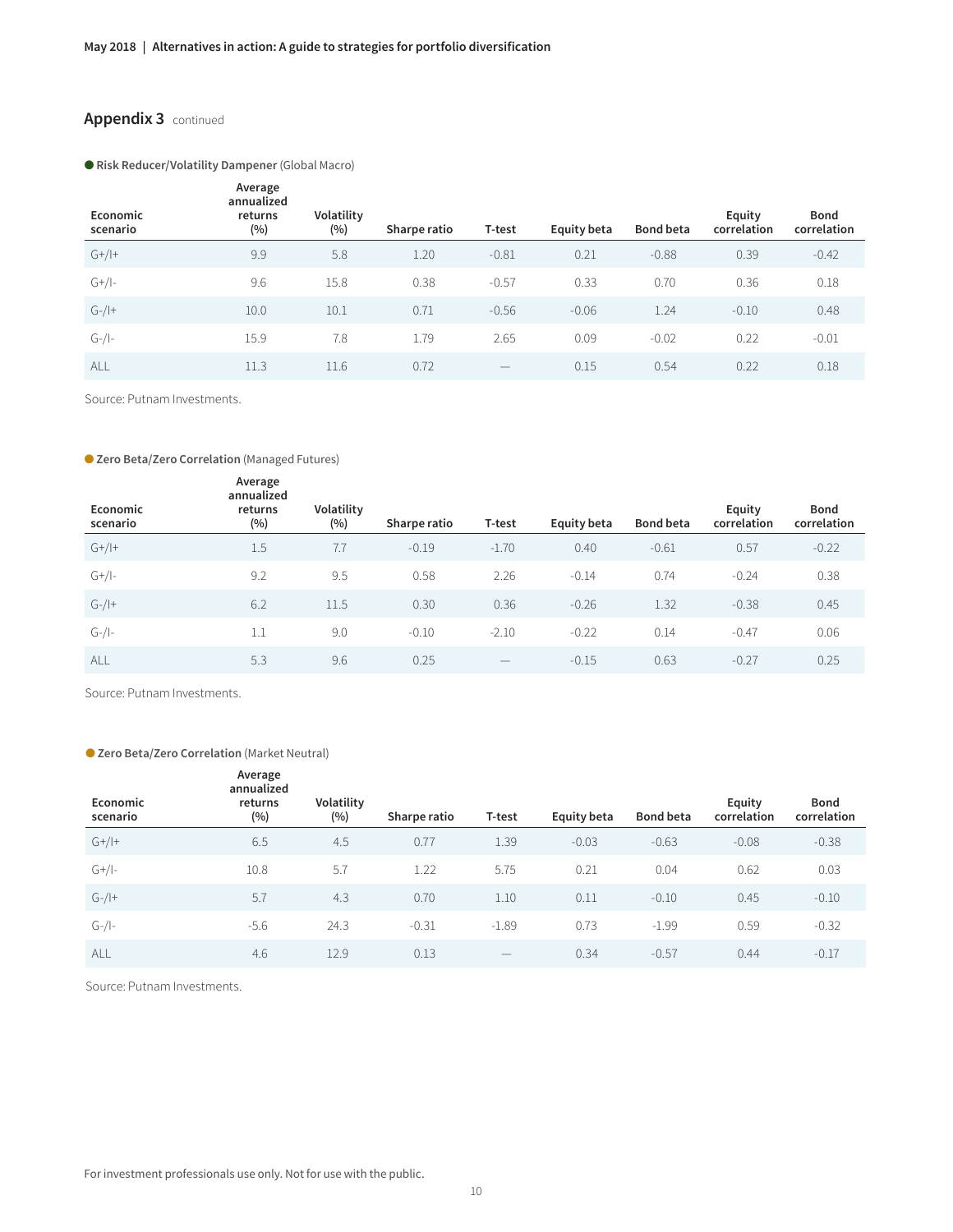| Economic<br>scenario | Average<br>annualized<br>returns<br>(%) | Volatility<br>(%) | Sharpe ratio | T-test                          | Equity beta | <b>Bond beta</b> | Equity<br>correlation | <b>Bond</b><br>correlation |
|----------------------|-----------------------------------------|-------------------|--------------|---------------------------------|-------------|------------------|-----------------------|----------------------------|
| $G+ /  +$            | 9.2                                     | 10.5              | 0.59         | 0.77                            | 0.46        | $-1.33$          | 0.48                  | $-0.34$                    |
| $G+/-$               | 6.7                                     | 11.0              | 0.27         | $-0.09$                         | 0.34        | 0.14             | 0.52                  | 0.05                       |
| $G-/H$               | $-4.2$                                  | 17.1              | $-0.41$      | $-2.74$                         | 0.29        | 0.57             | 0.29                  | 0.13                       |
| $G-$ / -             | 16.7                                    | 16.4              | 0.90         | 2.68                            | 0.26        | $-0.64$          | 0.32                  | $-0.15$                    |
| <b>ALL</b>           | 6.9                                     | 14.1              | 0.28         | $\hspace{0.1mm}-\hspace{0.1mm}$ | 0.33        | $-0.01$          | 0.40                  | 0.00                       |

### l **Zero Beta/Zero Correlation** (Convertible Arbitrage)

Source: Putnam Investments.